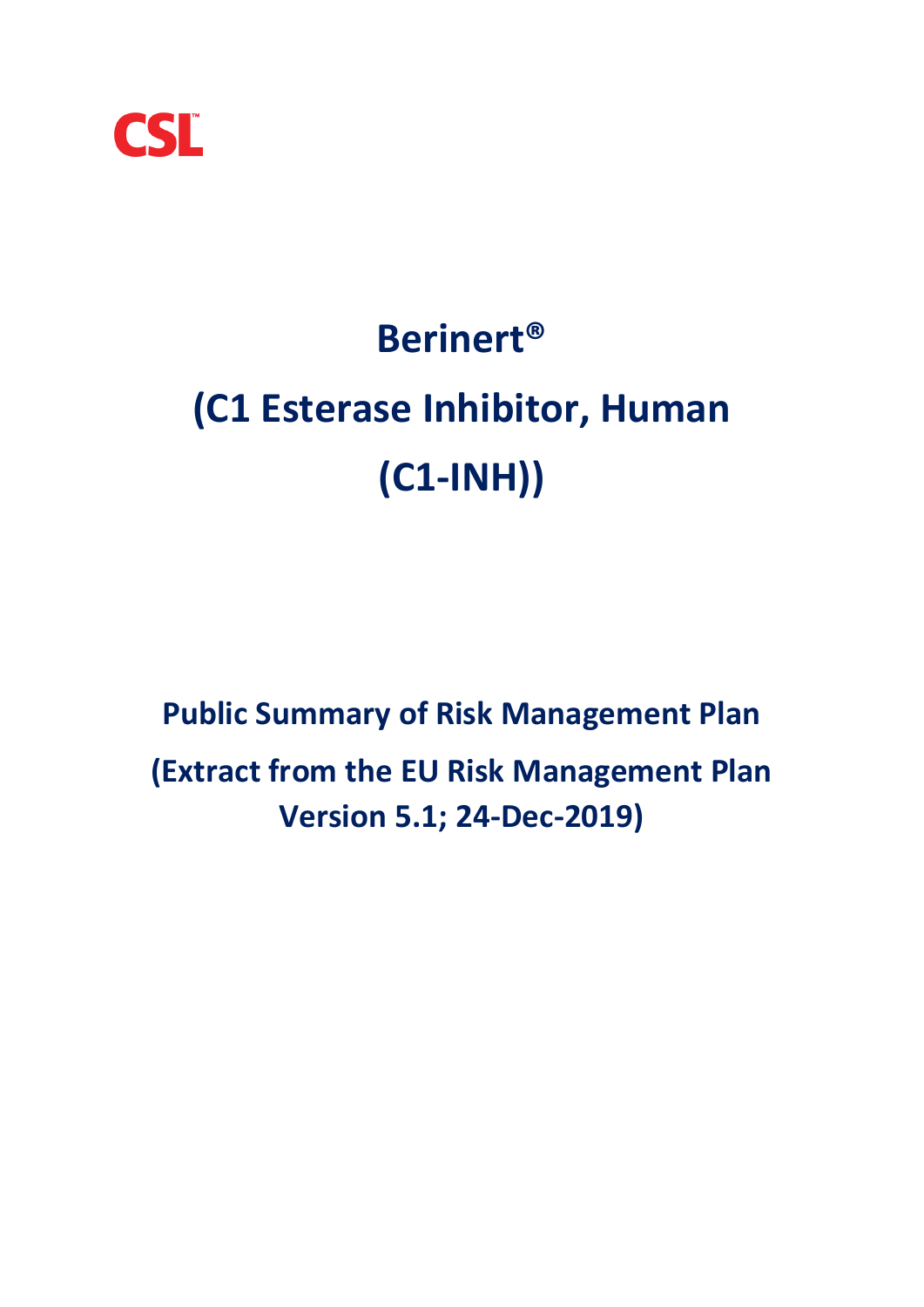## **Part VI: Summary of the risk management plan**

#### **Summary of risk management plan for C1 Esterase Inhibitor, Human (C1- INH) Berinert IV and Berinert SC**

This is a summary of the risk management plan (RMP) for Berinert IV and Berinert SC. The RMP details important risks of Berinert IV and Berinert SC, how these risks can be minimized, and how more information will be obtained about Berinert IV and Berinert SC's risks and uncertainties (missing information).

Berinert IV and Berinert SC's summary of product characteristics (SmPC) and its package leaflet give essential information to healthcare professionals and patients on how Berinert IV and Berinert SC should be used.

## **I. The medicine and what it is used for**

Berinert IV is authorized for hereditary angioedema type 1 and 2, treatment and pre-procedure prevention of acute episodes and Berinert SC is authorized for prevention of recurrent hereditary angioedema attacks in adolescent and adult patients with C1 –esterase inhibitor deficiency. It contains C1 esterase inhibitor, human as the active substance; Berinert IV is given by intravenous administration and Berinert SC is given by subcutaneous administration.

#### **II. Risks associated with the medicine and activities to minimize or further characterize the risks**

Important risks of Berinert IV and Berinert SC, together with measures to minimize such risks and the proposed studies for learning more about Berinert IV and Berinert SC's risks, are outlined below.

Measures to minimize the risks identified for medicinal products can be:

- Specific information, such as warnings, precautions, and advice on correct use, in the package leaflet and SmPC addressed to patients and healthcare professionals;
- Important advice on the medicine's packaging;
- The authorized pack size the amount of medicine in a pack is chosen so to ensure that the medicine is used correctly;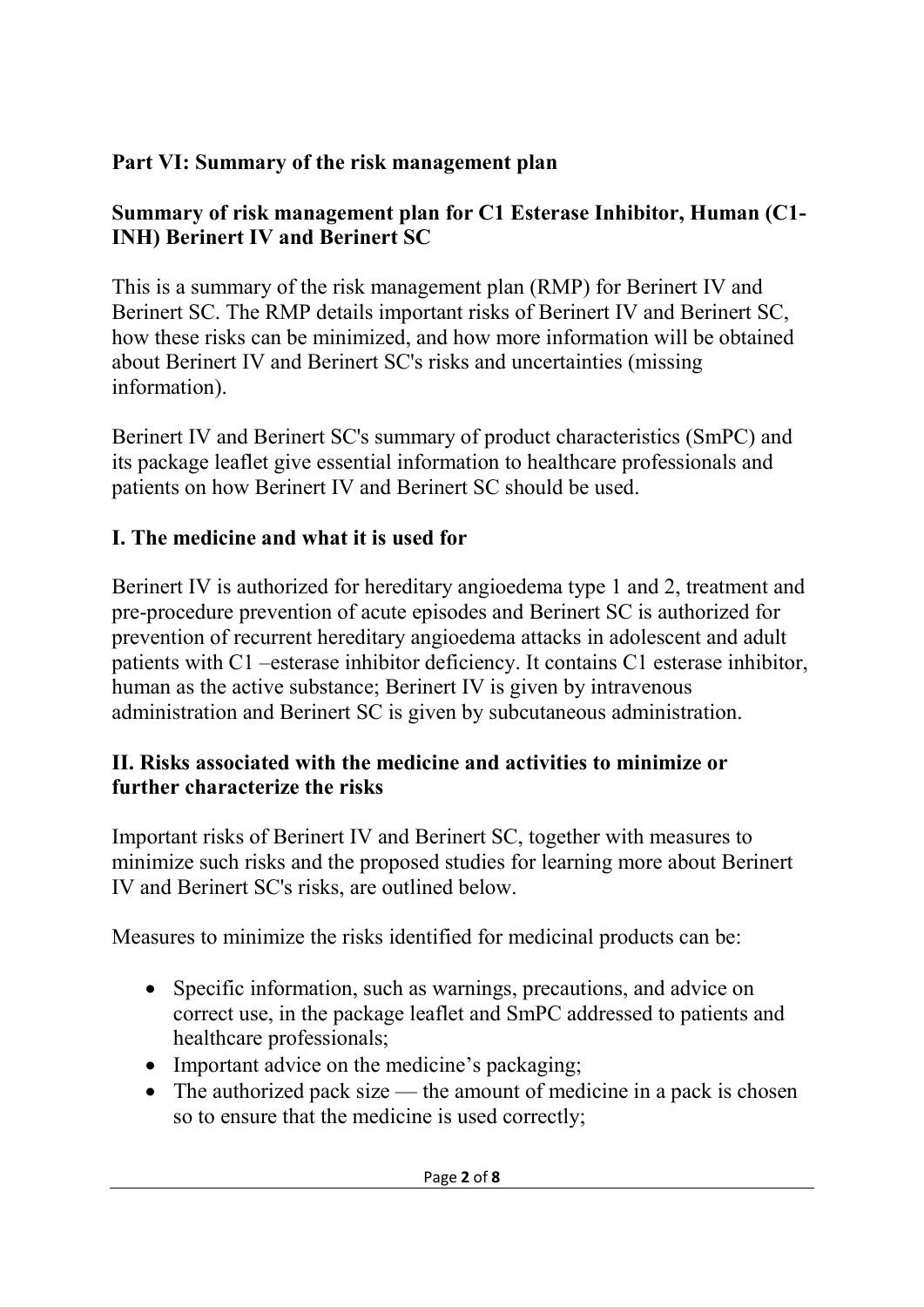• The medicine's legal status — the way a medicine is supplied to the patient (e.g. with or without prescription) can help to minimize its risks.

Together, these measures constitute routine risk minimization measures.

In addition to these measures, information about adverse reactions is collected continuously and regularly analyzed, including PSUR assessment so that immediate action can be taken as necessary. These measures constitute routine pharmacovigilance activities.

If important information that may affect the safe use of Berinert IV and Berinert SC is not yet available, it is listed under 'missing information' below.

### **II.A List of important risks and missing information**

Important risks of Berinert IV and Berinert SC are risks that need special risk management activities to further investigate or minimize the risk, so that the medicinal product can be safely administered. Important risks can be regarded as identified or potential. Identified risks are concerns for which there is sufficient proof of a link with the use of Berinert IV and

Berinert SC. Potential risks are concerns for which an association with the use of this medicine is possible based on available data, but this association has not been established yet and needs further evaluation. Missing information refers to information on the safety of the medicinal product that is currently missing and needs to be collected (e.g. on the long-term use of the medicine);

| List of important risks and missing information |                                                 |
|-------------------------------------------------|-------------------------------------------------|
| <b>Berinert IV</b>                              |                                                 |
| Important identified risks                      | • Hypersensitivity/anaphylactic<br>reactions    |
|                                                 | • Thromboembolic events                         |
|                                                 | • Lack of efficacy                              |
| Important potential risks                       | • Transmission of infectious<br>agents          |
|                                                 | • Off-label use                                 |
| Missing information                             | • Limited experience in<br>pregnancy/lactation  |
|                                                 | • Limited experience in pediatric<br>population |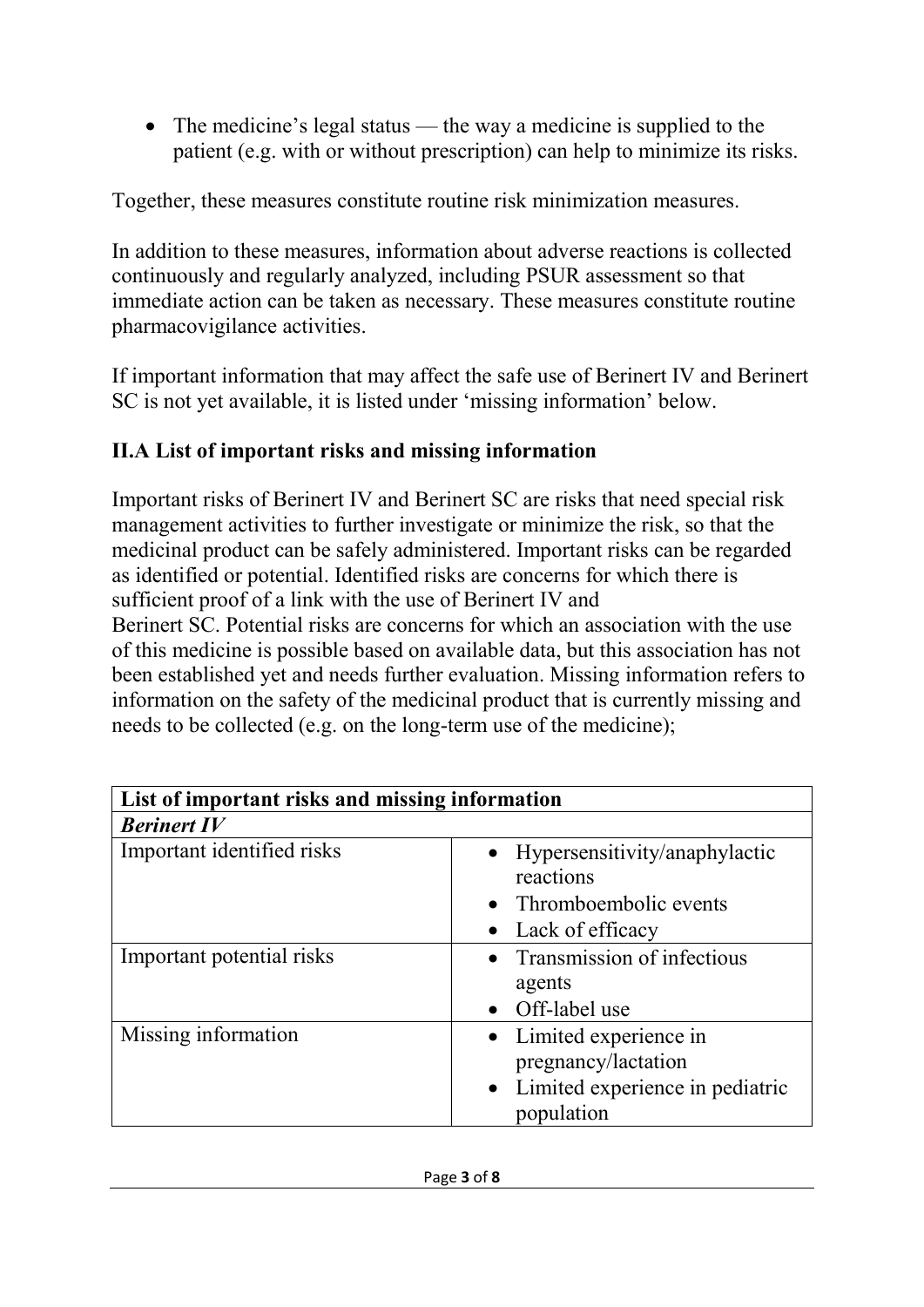|                            | • Limited experience in geriatric<br>population                                                                                                      |
|----------------------------|------------------------------------------------------------------------------------------------------------------------------------------------------|
| <b>Berinert SC</b>         |                                                                                                                                                      |
| Important identified risks | • Hypersensitivity/anaphylactic<br>reactions                                                                                                         |
| Important potential risks  | • Thromboembolic events<br>• Transmission of infectious<br>agents                                                                                    |
| Missing information        | • Limited experience in<br>pregnancy/lactation<br>• Limited experience in pediatric<br>population<br>• Limited experience in geriatric<br>population |

# **II.B Summary of important risks**

| <b>Important identified risk for Berinert IV and Berinert SC:</b> |                                       |  |
|-------------------------------------------------------------------|---------------------------------------|--|
| <b>Hypersensitivity and anaphylactic reactions</b>                |                                       |  |
| Evidence for linking the risk to the                              | Data obtained from the CSL Behring    |  |
| medicine                                                          | safety database with DLP of 23        |  |
|                                                                   | December 2018.                        |  |
| Risk factors and risk groups                                      | Individuals who have had previous     |  |
|                                                                   | hypersensitivity reactions, including |  |
|                                                                   | anaphylaxis to C1-INH preparations.   |  |
|                                                                   | The risk is also increased in         |  |
|                                                                   | individuals with prior exposure to    |  |
|                                                                   | other plasma products.                |  |
| <b>Risk minimization measures</b>                                 | Routine risk minimization measures:   |  |
|                                                                   | For Berinert IV:                      |  |
|                                                                   | SmPC Section 4.3                      |  |
|                                                                   | SmPC Section 4.4                      |  |
|                                                                   | SmPC Section 4.8                      |  |
|                                                                   |                                       |  |
|                                                                   | <b>For Berinert SC:</b>               |  |
|                                                                   | SmPC Section 4.3                      |  |
|                                                                   | SmPC Section 4.4                      |  |
|                                                                   | SmPC Section 4.8                      |  |
|                                                                   |                                       |  |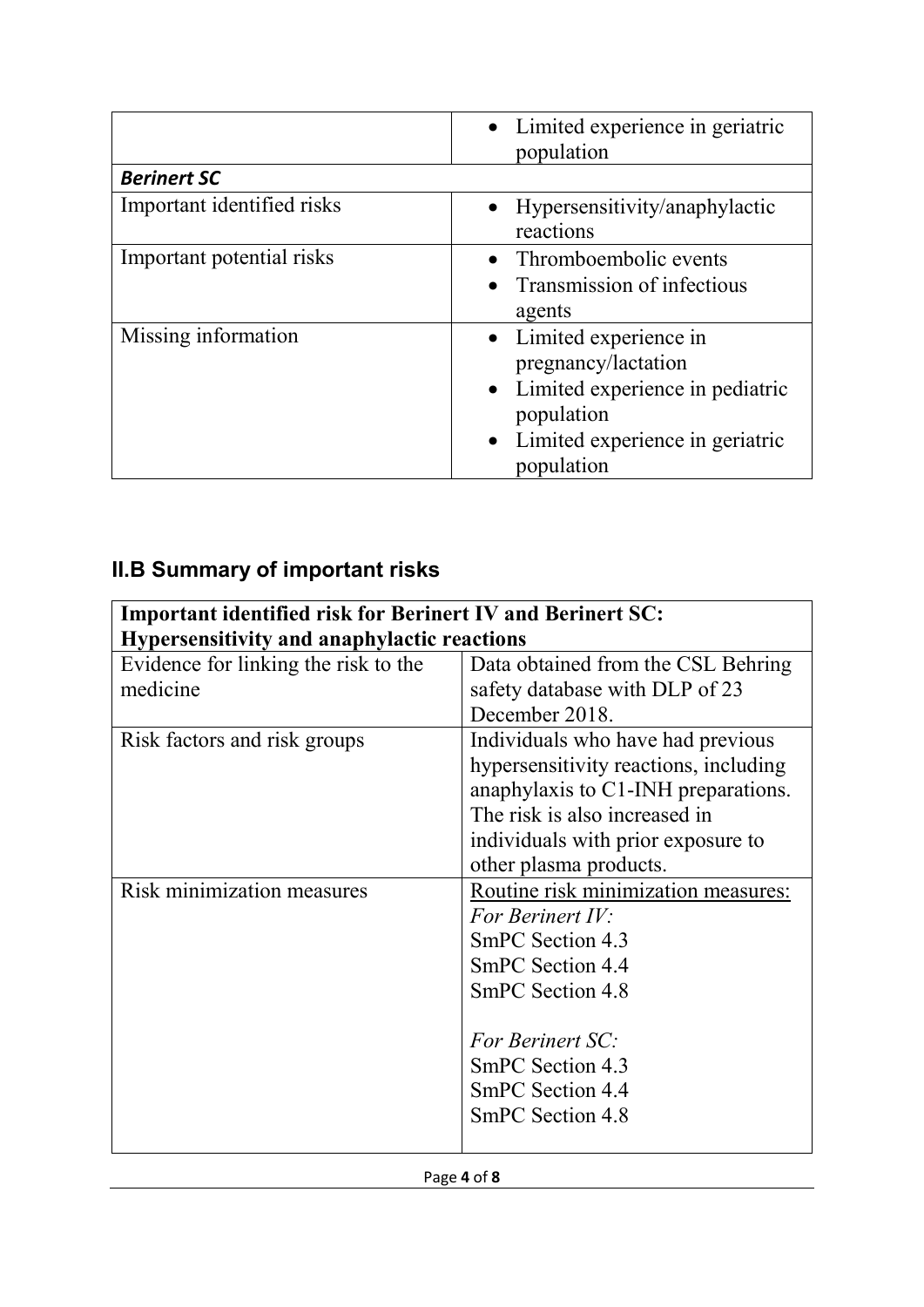| Additional risk minimization |
|------------------------------|
| measures:                    |
| None                         |

| Important identified risk for Berinert IV and Important potential risk |                                                   |
|------------------------------------------------------------------------|---------------------------------------------------|
| for Berinert SC: TEEs<br>Evidence for linking the risk to the          | Data obtained from the CSL Behring                |
| medicine                                                               | safety database with DLP of                       |
|                                                                        | 23 December 2018.                                 |
| Risk factors and risk groups                                           | Individuals who have known risk                   |
|                                                                        | factors for thrombotic events                     |
|                                                                        | including (Previtali et al, 2011):                |
|                                                                        | Older age<br>$\bullet$                            |
|                                                                        | Oral contraceptive use                            |
|                                                                        | Abnormal lipid profiles                           |
|                                                                        | Hypertension                                      |
|                                                                        | Diabetes                                          |
|                                                                        | • Smoking                                         |
|                                                                        | • Obesity                                         |
|                                                                        | Trauma and surgery                                |
|                                                                        | Medical history of thrombotic                     |
|                                                                        | events                                            |
| <b>Risk minimization measures</b>                                      | Routine risk minimization measures:               |
|                                                                        | For Berinert IV:                                  |
|                                                                        | <b>SmPC</b> Section 4.8                           |
|                                                                        | For $CL830$ :                                     |
|                                                                        | <b>SmPC Section 4.4</b>                           |
|                                                                        | Additional risk minimization<br>measures:<br>None |

| <b>Important potential risk for Berinert IV: Lack of efficacy</b> |                                |
|-------------------------------------------------------------------|--------------------------------|
| Evidence for linking the risk to the                              | Data obtained from CSL Behring |
| medicine                                                          | safety database with DLP of    |
|                                                                   | $\vert$ 23 December 2018.      |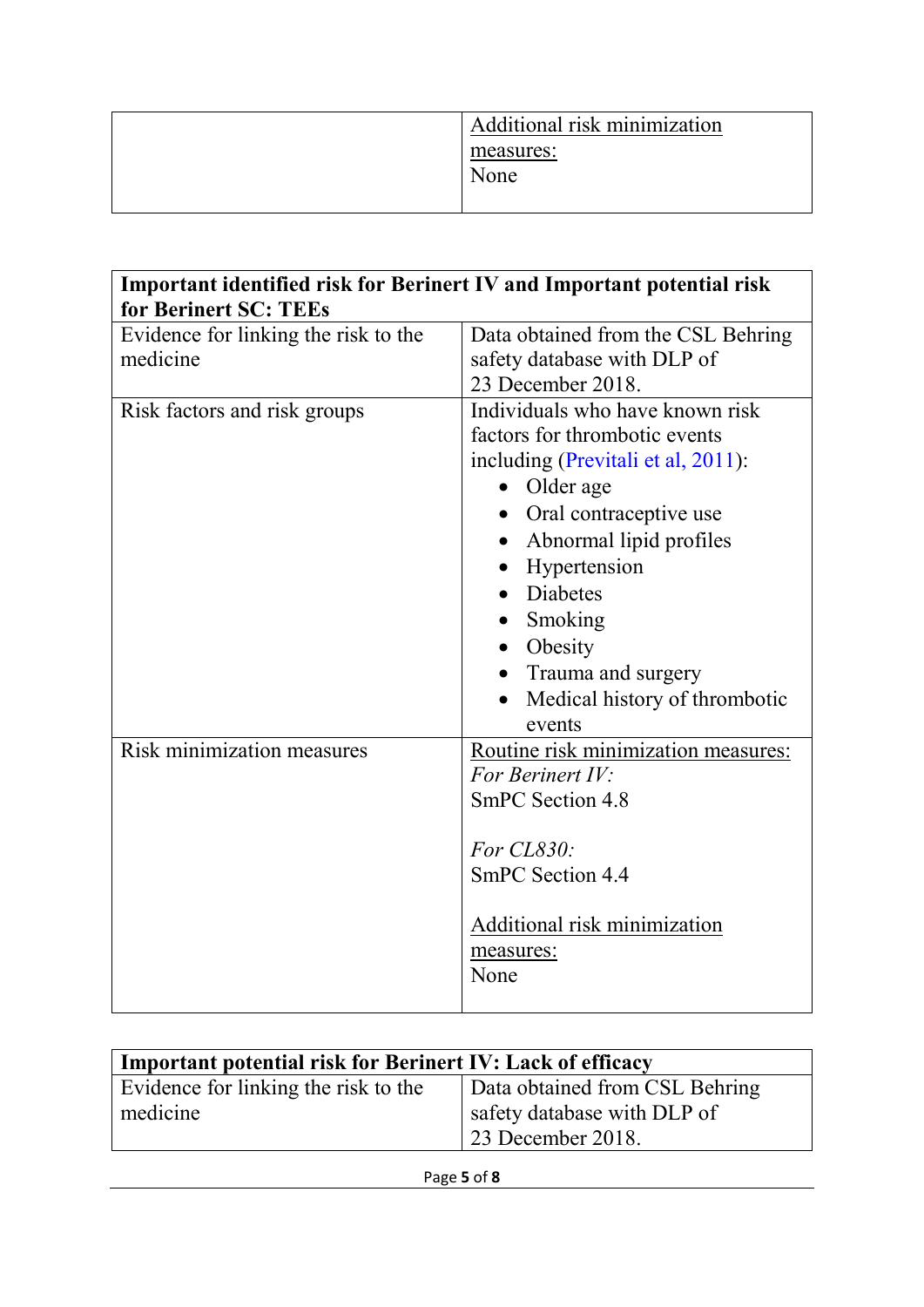| Risk factors and risk groups | Patients who receive frequent dosing.<br>Berinert IV is not indicated for<br>prophylaxis but repeated dosing<br>might incur a higher risk. |
|------------------------------|--------------------------------------------------------------------------------------------------------------------------------------------|
| Risk minimization measures   | Routine risk minimization measures:<br>None<br>Additional risk minimization<br>measures:<br>None                                           |

| <b>Important potential risk for Berinert IV and Berinert SC: Transmission</b> |                                      |
|-------------------------------------------------------------------------------|--------------------------------------|
| of infectious agents                                                          |                                      |
| Evidence for linking the risk to the                                          | Data obtained from CSL Behring       |
| medicine                                                                      | safety database with DLP of          |
|                                                                               | 23 December 2018.                    |
| Risk factors and risk groups                                                  | Increased with exposure to other     |
|                                                                               | blood products. Increased in IV drug |
|                                                                               | users, homosexuals engaged in high-  |
|                                                                               | risk sexual behavior, healthcare     |
|                                                                               | professionals, and other.            |
| <b>Risk minimization measures</b>                                             | Routine risk minimization measures:  |
|                                                                               | For Berinert IV:                     |
|                                                                               | <b>SmPC Section 4.4</b>              |
|                                                                               |                                      |
|                                                                               | For Berinert SC:                     |
|                                                                               | SmPC Section 4.4                     |
|                                                                               |                                      |
|                                                                               | Additional risk minimization         |
|                                                                               | measures:                            |
|                                                                               | None                                 |
|                                                                               |                                      |

| <b>Important potential risk for Berinert IV: Off-label use</b> |                                       |
|----------------------------------------------------------------|---------------------------------------|
| Evidence for linking the risk to the                           | Data obtained from CSL Behring        |
| medicine                                                       | safety database with DLP of           |
|                                                                | 23 December 2018.                     |
| Risk factors and risk groups                                   | Patients at risk of off-label use are |
|                                                                | those for whom other drugs are        |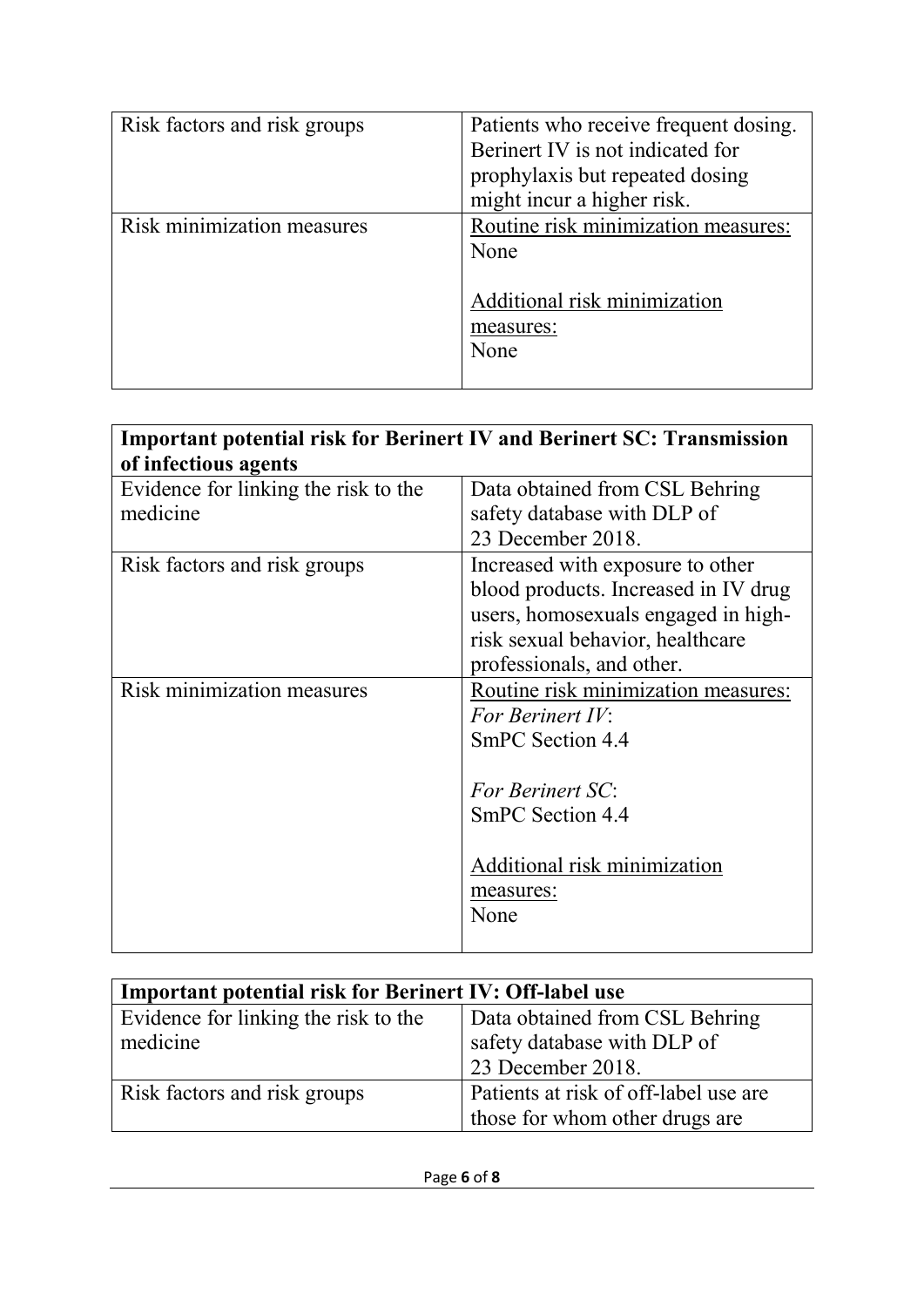|                            | ineffective (Cinryze), or for whom   |
|----------------------------|--------------------------------------|
|                            | therapeutic options are limited (eg, |
|                            | HAE type III).                       |
| Risk minimization measures | Routine risk minimization measures:  |
|                            |                                      |
|                            | For Berinert IV:                     |
|                            | SmPC Section 4.4                     |
|                            | SmPC Section 4.8                     |
|                            |                                      |
|                            | Additional risk minimization         |
|                            | measures:                            |
|                            | None                                 |
|                            |                                      |

| Missing information: Limited experience in pregnancy/lactation: |                                                                                                                                                                          |
|-----------------------------------------------------------------|--------------------------------------------------------------------------------------------------------------------------------------------------------------------------|
| Risk minimization measures                                      | Routine risk minimization measures:<br>For Berinert IV:<br>SmPC Section 4.6<br>For Berinert SC:<br>SmPC Section 4.6<br>Additional risk minimization<br>measures:<br>None |

|                            | Missing information: Limited experience in the pediatric population         |
|----------------------------|-----------------------------------------------------------------------------|
| Risk minimization measures | Routine risk minimization measures:<br>For Berinert IV:<br>SmPC Section 5.2 |
|                            | <b>For Berinert SC:</b><br>SmPC Section 5.2                                 |
|                            | Additional risk minimization<br>measures:<br>None                           |